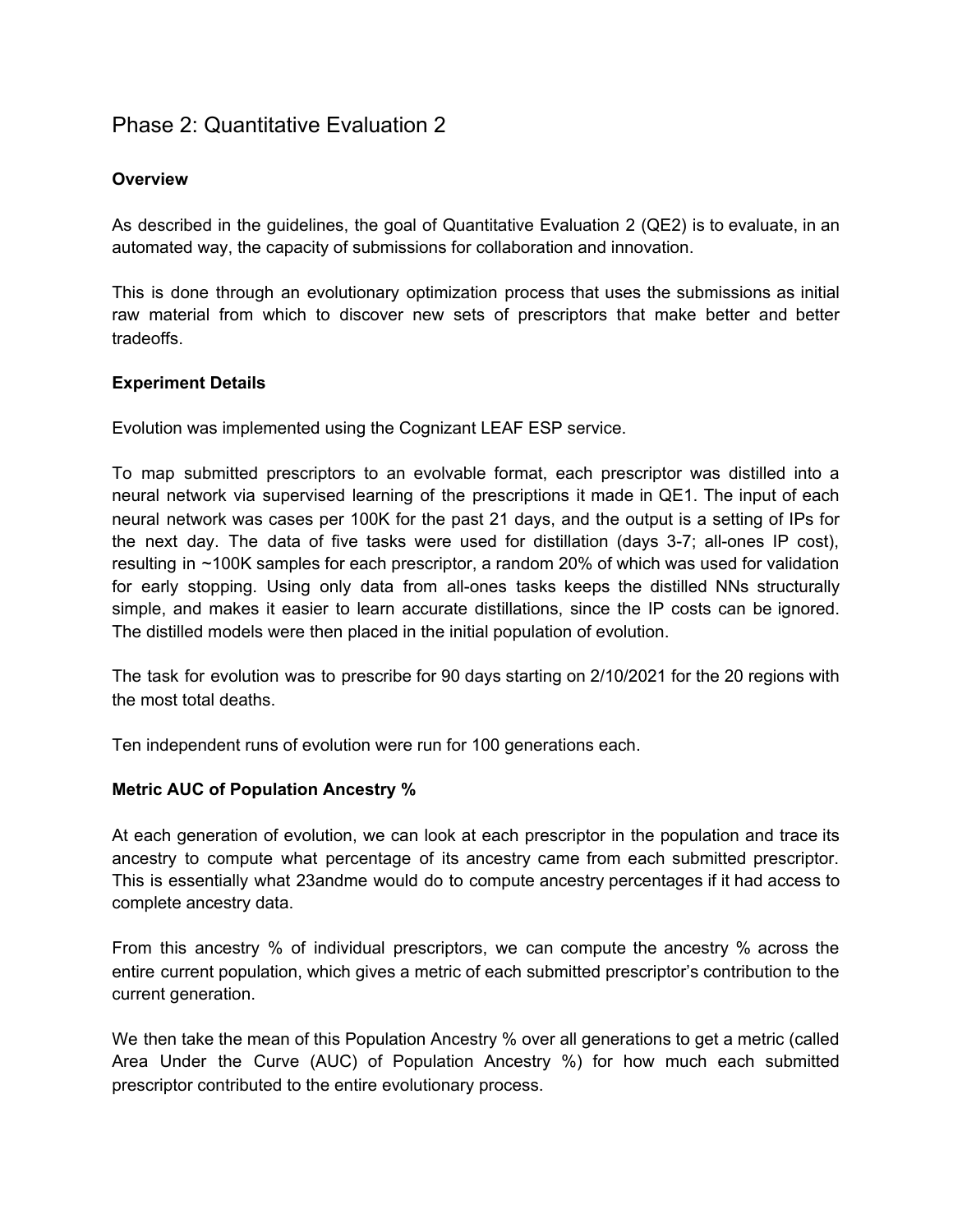To get a metric for a team, this AUC of Population Ancestry % is summed over all that team's prescriptors.

For fairness across teams that submitted different numbers of prescriptors, prescriptors in the initial population are selected for reproduction at a rate inversely proportional to the number of prescriptors submitted by their team.

### **Team Results**

The below table shows AUC of Population Ancestry % for each team. Mean and stdev are computed over 10 runs. Team names have been anonymized separetely for this document; these are not the team names that were used during the competition.

|              | <b>Team</b>      | <b>Mean</b> | <b>Stdev</b> |  |  |  |  |  |
|--------------|------------------|-------------|--------------|--|--|--|--|--|
| 0            | adapted-akita    | 0.2141      | 0.0247       |  |  |  |  |  |
| 1            | smooth-sawfish   | 0.1607      | 0.0248       |  |  |  |  |  |
| $\mathbf{2}$ | merry-macaque    | 0.1170      | 0.0194       |  |  |  |  |  |
| 4            | promoted-python  | 0.0983      | 0.0114       |  |  |  |  |  |
| 3            | loved-leech      | 0.0834      | 0.0227       |  |  |  |  |  |
| 5            | prompt-piranha   | 0.0809      | 0.0094       |  |  |  |  |  |
| 6            | alive-ant        | 0.0519      | 0.0137       |  |  |  |  |  |
| 7            | simple-squid     | 0.0413      | 0.0086       |  |  |  |  |  |
| 8            | refined-ram      | 0.0344      | 0.0120       |  |  |  |  |  |
| 9            | good-goblin      | 0.0312      | 0.0074       |  |  |  |  |  |
| 10           | rational-raven   | 0.0271      | 0.0055       |  |  |  |  |  |
| 11           | actual-arachnid  | 0.0210      | 0.0074       |  |  |  |  |  |
| 12           | measured-mite    | 0.0143      | 0.0092       |  |  |  |  |  |
| 13           | amazing-arachnid | 0.0106      | 0.0026       |  |  |  |  |  |
| 14           | unbiased-urchin  | 0.0033      | 0.0013       |  |  |  |  |  |
| 15           | enhanced-elk     | 0.0020      | 0.0017       |  |  |  |  |  |
| 16           | inspired-insect  | 0.0019      | 0.0012       |  |  |  |  |  |
| 17           | present-poodle   | 0.0015      | 0.0007       |  |  |  |  |  |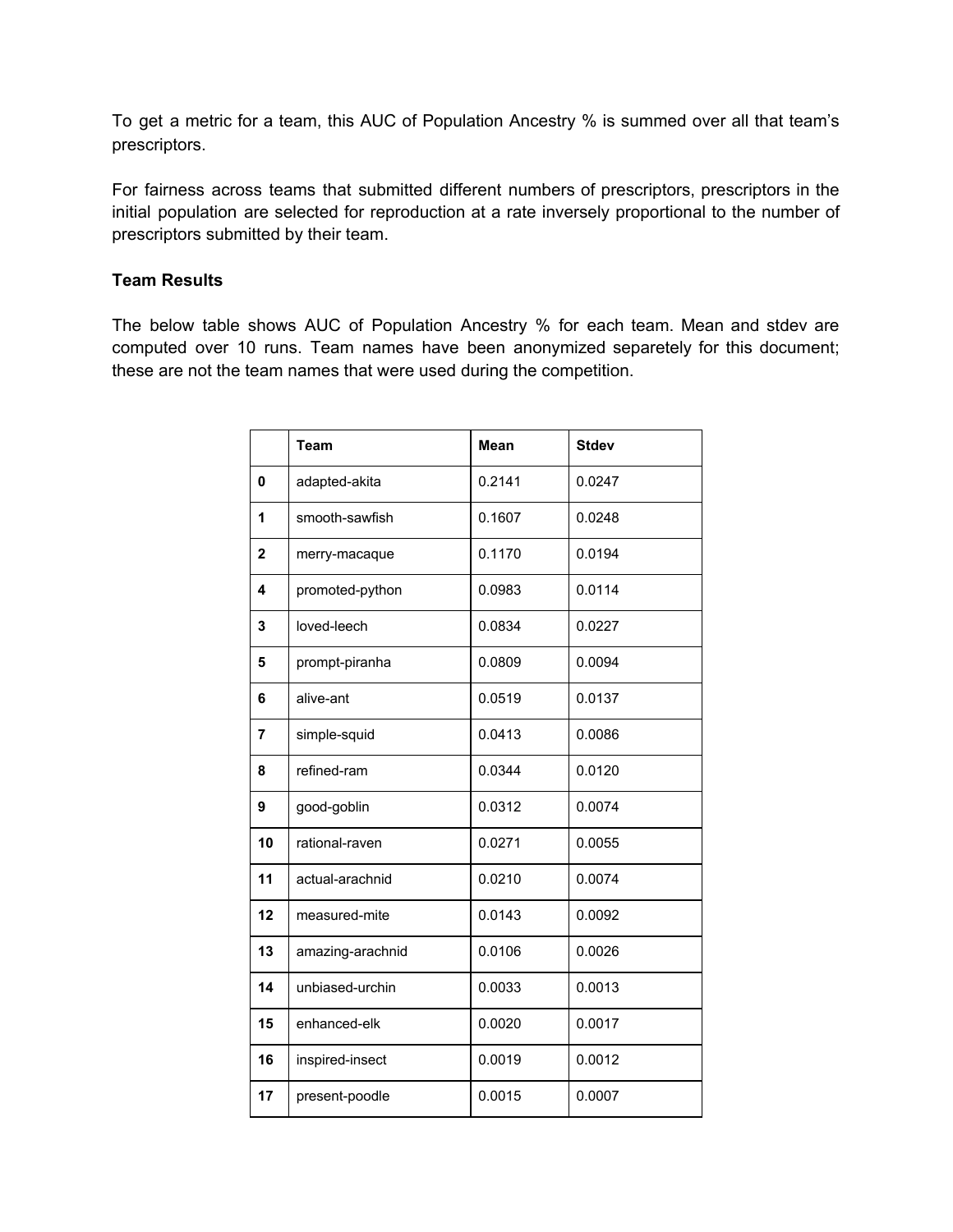| 18 | glowing-goat     | 0.0009 | 0.0003 |  |  |  |  |  |
|----|------------------|--------|--------|--|--|--|--|--|
| 19 | trusted-terrapin | 0.0008 | 0.0002 |  |  |  |  |  |
| 20 | causal-crawdad   | 0.0002 | 0.0001 |  |  |  |  |  |
| 21 | current-cicada   | 0.0002 | 0.0001 |  |  |  |  |  |

The results are quite consistent across independent runs, pairwise p-values for each pair of teams is shown below. There are clear clusters of teams at different levels of performance.

|                  |                | p-value for each pair of teams (Wilcoxon) |                 |       |              |       |          |             |             |               |                 |               |                   |               |              |                 |               |       |                                      |                |                |       |
|------------------|----------------|-------------------------------------------|-----------------|-------|--------------|-------|----------|-------------|-------------|---------------|-----------------|---------------|-------------------|---------------|--------------|-----------------|---------------|-------|--------------------------------------|----------------|----------------|-------|
| adapted-akita    |                | 0.014                                     | 0.002           | 0.002 | 0.002        | 0.002 | 0.002    | 0.002       | 0.002       | 0.002         | 0.002           | 0.002         | 0.002             | 0.002         | 0.002        | 0.002           | 0.002         | 0.002 | 0.002                                | 0.002          | 0.002          | 0.002 |
| smooth-sawfish   | 0.014          |                                           | 0.01            | 0.002 | 0.004        | 0.002 | 0.002    | 0.002       | 0.002       | 0.002         | 0.002           | 0.002         | 0.002             | 0.002         | 0.002        | 0.002           | 0.002         | 0.002 | 0.002                                | 0.002          | 0.002          | 0.002 |
| merry-macaque    | 0.002          | 0.01                                      |                 | 0.027 | 0.002        | 0.002 | 0.002    | 0.002       | 0.002       | 0.002         | 0.002           | 0.002         | 0.002             | 0.002         | 0.002        | 0.002           | 0.002         | 0.002 | 0.002                                | 0.002          | 0.002          | 0.002 |
| promoted-python  | 0.002          | 0.002                                     | 0.027           |       | 0.084        | 0.002 | 0.002    | 0.002       | 0.002       | 0.002         | 0.002           | 0.002         | 0.002             | 0.002         | 0.002        | 0.002           | 0.002         | 0.002 | 0.002                                | 0.002          | 0.002          | 0.002 |
| loved-leech      | 0.002          | 0.004                                     | 0.002           | 0.084 |              | 0.84  | 0.014    | 0.002       | 0.004       | 0.002         | 0.002           | 0.002         | 0.002             | 0.002         | 0.002        | 0.002           | 0.002         | 0.002 | 0.002                                | 0.002          | 0.002          | 0.002 |
| prompt-piranha   | 0.002          | 0.002                                     | 0.002           | 0.002 | 0.846        |       | 0.004    | 0.002       | 0.002       | 0.002         | 0.002           | 0.002         | 0.002             | 0.002         | 0.002        | 0.002           | 0.002         | 0.002 | 0.002                                | 0.002          | 0.002          | 0.002 |
| alive-ant        | 0.002          | 0.002                                     | 0.002           | 0.002 | 0.014        | 0.004 |          | 0.105       | 0.004       | 0.01          | 0.002           | 0.004         | 0.004             | 0.002         | 0.002        | 0.002           | 0.002         | 0.002 | 0.002                                | 0.002          | 0.002          | 0.002 |
| simple-squid     | 0.002          | 0.002                                     | 0.002           | 0.002 | 0.002        | 0.002 | 0.105    |             | 0.275       | 0.037         | 0.002           | 0.002         | 0.004             | 0.002         | 0.002        | 0.002           | 0.002         | 0.002 | 0.002                                | 0.002          | 0.002          | 0.002 |
| refined-ram      | 0.002          | 0.002                                     | 0.002           | 0.002 | 0.004        | 0.002 | 0.004    | 0.275       |             | 0.77          | 0.105           | 0.049         | 0.014             | 0.002         | 0.002        | 0.002           | 0.002         | 0.002 | 0.002                                | 0.002          | 0.002          | 0.002 |
| good-goblin      | 0.002          | 0.002                                     | 0.002           | 0.002 | 0.002        | 0.002 | 0.01     | 0.037       | 0.77        |               | 0.232           | 0.014         | 0.006             | 0.002         | 0.002        | 0.002           | 0.002         | 0.002 | 0.002                                | 0.002          | 0.002          | 0.002 |
| rational-raven   | 0.002          | 0.002                                     | 0.002           | 0.002 | 0.002        | 0.002 | 0.002    | 0.002       | 0.105       | 0.232         |                 | 0.105         | 0.014             | 0.002         | 0.002        | 0.002           | 0.002         | 0.002 | 0.002                                | 0.002          | 0.002          | 0.002 |
| actual-arachnid  | 0.002          | 0.002                                     | 0.002           | 0.002 | 0.002        | 0.002 | 0.004    | 0.002       | 0.049       | 0.014         | 0.105           |               | 0.084             | 0.002         | 0.002        | 0.002           | 0.002         | 0.002 | 0.002                                | 0.002          | 0.002          | 0.002 |
| measured-mite    | 0.002          | 0.002                                     | 0.002           | 0.002 | 0.002        | 0.002 | 0.004    | 0.004       | 0.014       | 0.006         | 0.014           | 0.084         |                   | 0.322         | 0.002        | 0.002           | 0.002         | 0.002 | 0.002                                | 0.002          | 0.002          | 0.002 |
| amazing-arachnid | 0.002          | 0.002                                     | 0.002           | 0.002 | 0.002        | 0.002 | 0.002    | 0.002       | 0.002       | 0.002         | 0.002           | 0.002         | 0.322             |               | 0.002        | 0.002           | 0.002         | 0.002 | 0.002                                | 0.002          | 0.002          | 0.002 |
| unbiased-urchin  | 0.002          | 0.002                                     | 0.002           | 0.002 | 0.002        | 0.002 | 0.002    | 0.002       | 0.002       | 0.002         | 0.002           | 0.002         | 0.002             | 0.002         |              | 0.014           | 0.002         | 0.004 | 0.002                                | 0.002          | 0.002          | 0.002 |
| enhanced-elk     | 0.002          | 0.002                                     | 0.002           | 0.002 | 0.002        | 0.002 | 0.002    | 0.002       | 0.002       | 0.002         | 0.002           | 0.002         | 0.002             | 0.002         | 0.014        |                 |               | 0.432 | 0.02                                 | 0.01           | 0.002          | 0.002 |
| inspired-insect  | 0.002          | 0.002                                     | 0.002           | 0.002 | 0.002        | 0.002 | 0.002    | 0.002       | 0.002       | 0.002         | 0.002           | 0.002         | 0.002             | 0.002         | 0.002        |                 |               | 0.432 | 0.006                                | 0.01           | 0.002          | 0.002 |
| present-poodle   | 0.002          | 0.002                                     | 0.002           | 0.002 | 0.002        | 0.002 | 0.002    | 0.002       | 0.002       | 0.002         | 0.002           | 0.002         | 0.002             | 0.002         | 0.004        | 0.432           | 0.432         |       | 0.014                                | 0.004          | 0.002          | 0.002 |
| glowing-goat     | 0.002          | 0.002                                     | 0.002           | 0.002 | 0.002        | 0.002 | 0.002    | 0.002       | 0.002       | 0.002         | 0.002           | 0.002         | 0.002             | 0.002         | 0.002        | 0.02            | 0.006         | 0.014 |                                      | 0.492          | 0.002          | 0.002 |
| trusted-terrapin | 0.002          | 0.002                                     | 0.002           | 0.002 | 0.002        | 0.002 | 0.002    | 0.002       | 0.002       | 0.002         | 0.002           | 0.002         | 0.002             | 0.002         | 0.002        | 0.01            | 0.01          | 0.004 | 0.492                                |                | 0.002          | 0.002 |
| causal-crawdad   | 0.002          | 0.002                                     | 0.002           | 0.002 | 0.002        | 0.002 | 0.002    | 0.002       | 0.002       | 0.002         | 0.002           | 0.002         | 0.002             | 0.002         | 0.002        | 0.002           | 0.002         | 0.002 | 0.002                                | 0.002          |                | 0.105 |
| current-cicada   | 0.002          | 0.002                                     | 0.002           | 0.002 | 0.002        | 0.002 | 0.002    | 0.002       | 0.002       | 0.002         | 0.002           | 0.002         | 0.002             | 0.002         | 0.002        | 0.002           | 0.002         | 0.002 | 0.002                                | 0.002          | 0.084          |       |
|                  |                |                                           |                 |       | loved leech  |       | aive.ant |             | refined ram | Boardookin    |                 |               |                   |               |              |                 |               |       |                                      |                |                |       |
| adapted aktia    | Shooth-sair(sh | Trenty Imagewe                            | Promosed-python |       | Fomp-oraniza |       |          | Smple-squid |             | ational raver | stuplar argemia | measured mire | amazing as acting | Molased uchin | enhanced ely | Inspired insect | Present poole |       | Bouimo good<br><b>Tussed remaple</b> | Causak Crawdad | ourrent cicada |       |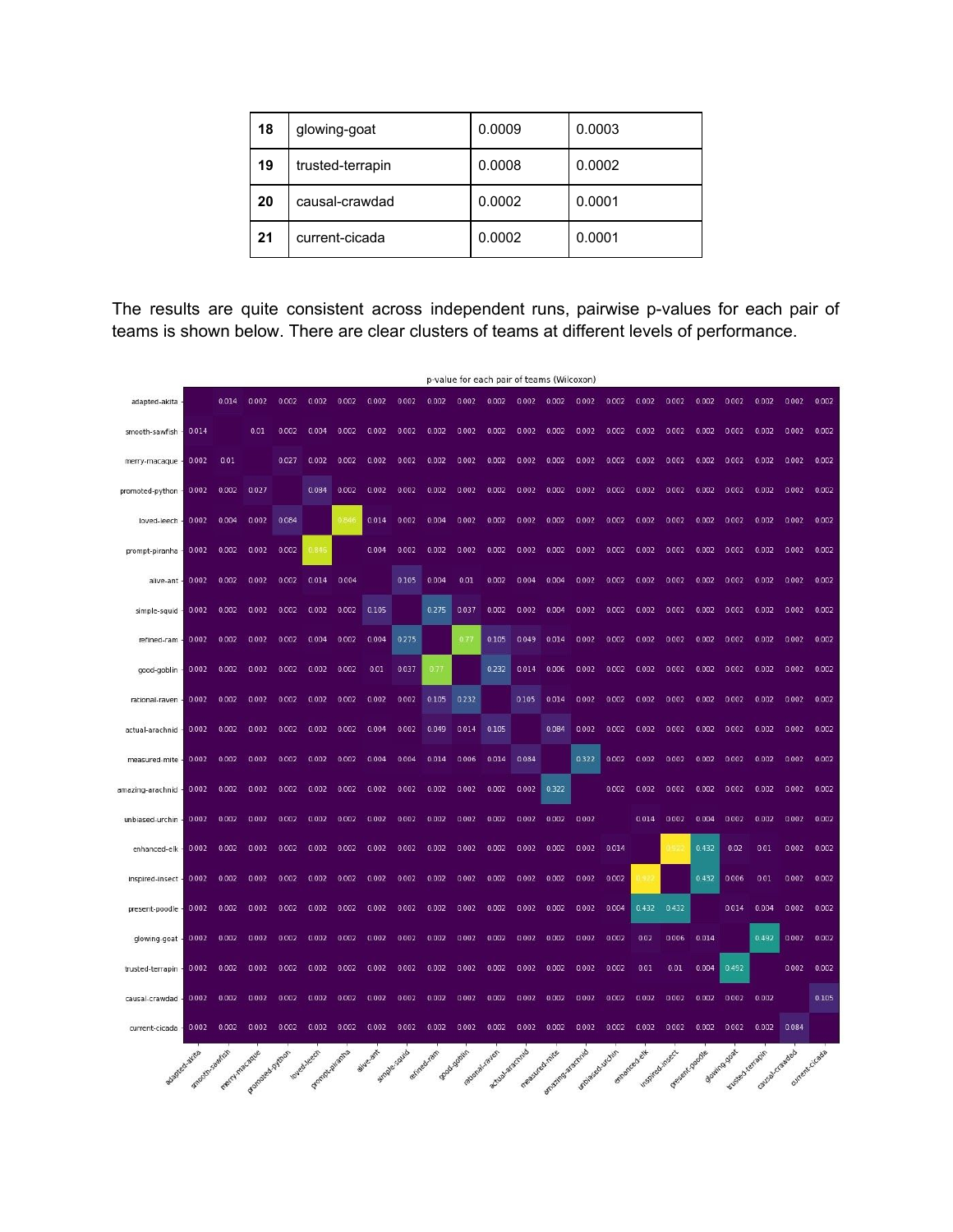The below plot gives a more detailed look at how the Population Ancestry % changes for each team throughout evolution. Each team's curve on this plot is summed across all prescriptors of the team and averaged over the ten runs.

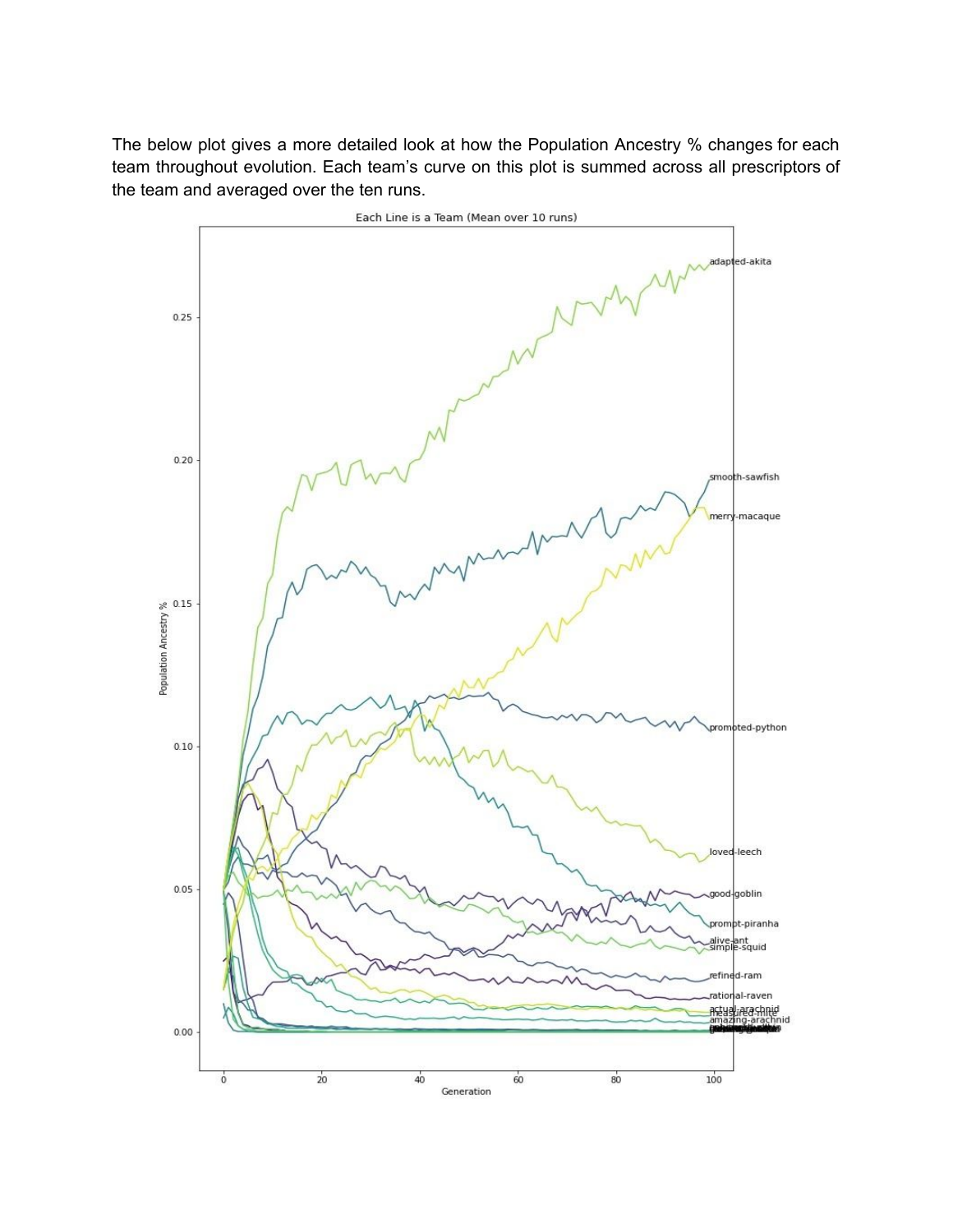To get even more detail, the below plot pulls apart the team results into their constituent prescriptors. Each curve corresponds to one submitted prescriptor and is averaged over the ten runs. Each curve is labeled by the team name and the prescriptor index, where a lower index indicates lower stringency.

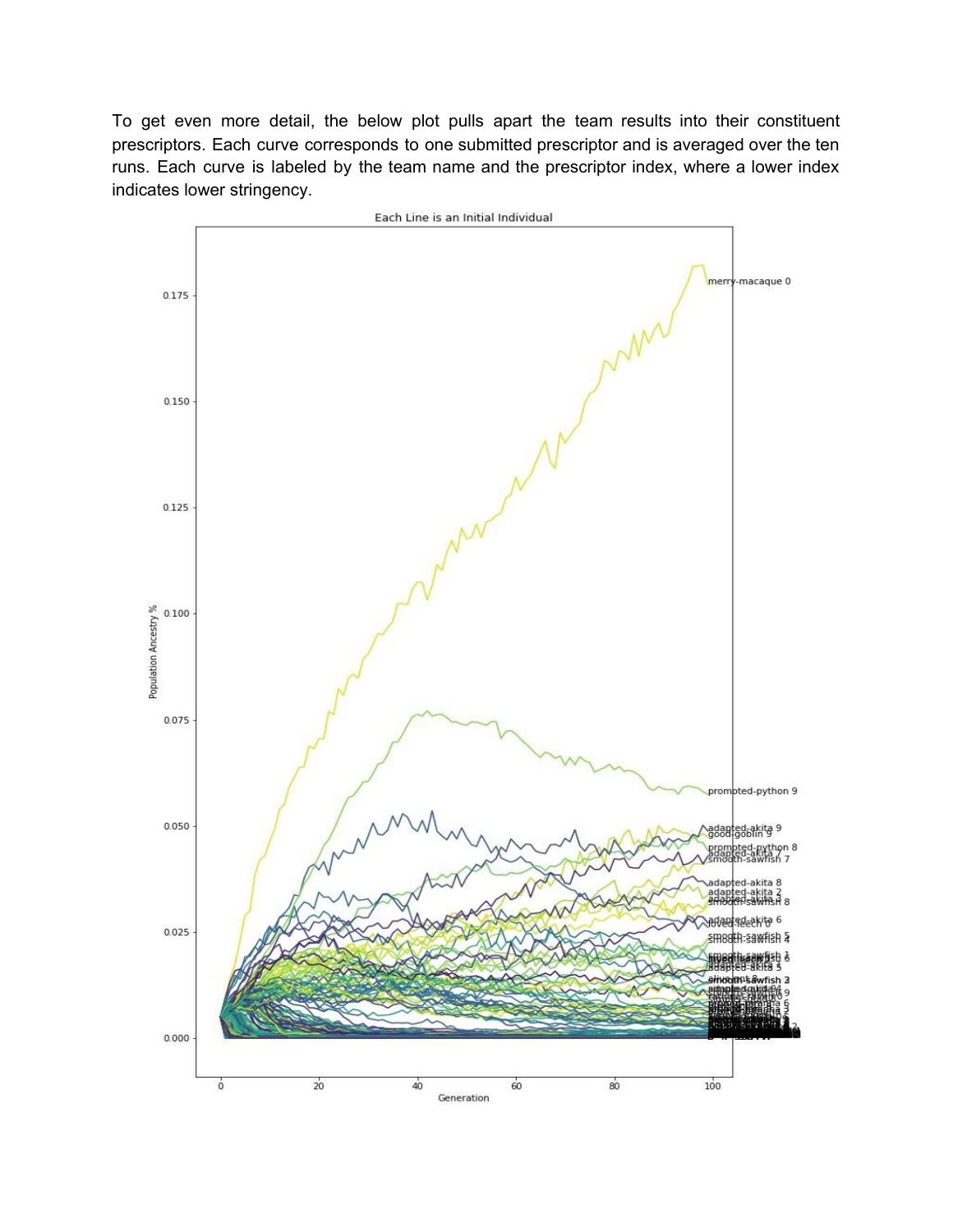#### **Overall Evolution Results**

The previous section looked at the impact of each team on evolution, this section shows the overall benefits of using submitted prescriptors in the evolutionary process, i.e., the benefits of this collaboration across teams.

The following sequence of plots show the qualitative behavior of the evolutionary runs seeded with the teams' prescriptors. Each plot is from a single run, and the results are qualitatively consistent across the ten runs.

The below plot shows how evolution combines the initial prescriptors from teams to discover innovations that flesh out and extend the Pareto front.

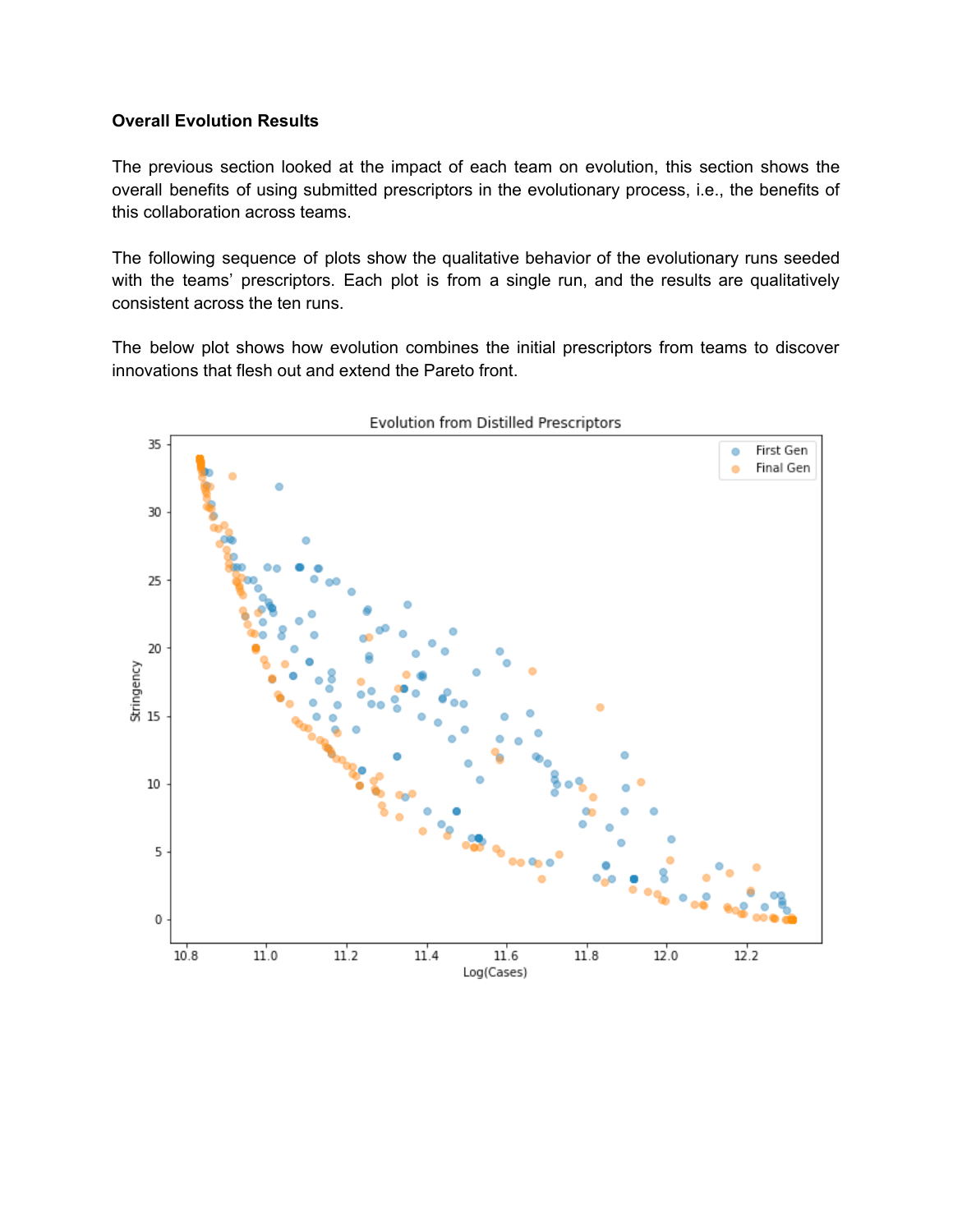The next plot compares this result to evolving from scratch, i.e., without initializing the population from team submissions. Initialization with the teams' prescriptors clearly yields improvements across the entire Pareto front.